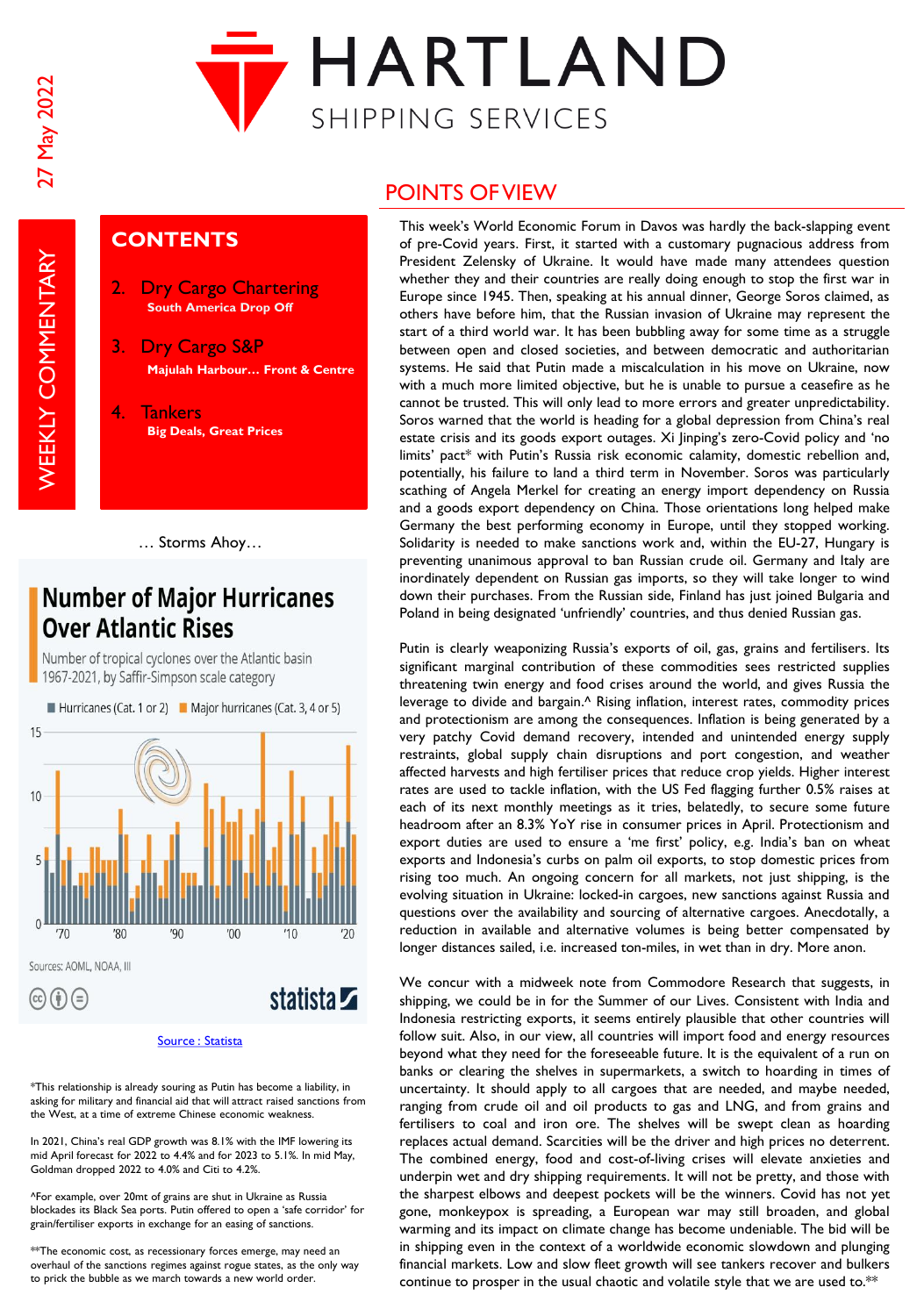

### 27 May 2022

#### **Dry Cargo Chartering**

A sizeable correction was seen across the **cape** markets this week as time-charter averages plummeted by a huge \$14,165 to close play at \$23,373. Poor weather in Brazil and South America was partially to blame as average freight prices along the Tubarao-Qingdao iron ore route fell from over \$38.00 pmt on average last week to sub-\$32.00 pmt by the end of this week. Despite this several fixtures did come to light including FMG taking at least four ships for 160,000 mtons 10% from Port Hedland to China with freight prices ranging from \$15.35 pmt on Monday to just \$14.00 pmt by midweek. The likes of Rio Tinto and BHP were also active on this route with the latter taking a TBN Newcastlemax vessel for a huge lifting of 190,000 mtons 10% for 9/11 June at \$14.75 pmt. Additionally, a good number of completed coal deals were reported too. Among these was Vale fixing a TBN ship for 170,000 mtons 10% for 2/3 June at \$10.50 pmt loading Teluk for Qingdao, as well as a Polaris vessel nominated for a Kepco tender for 150,000 mtons 10% from Richards Bay Coal Terminal to Hadong for 15/19 June at \$28.00 pmt. Unfortunately, limited information<br>was revealed in the way of T/C or period fixtures. was revealed in the way of T/C or period fixtures.

The **panamax** market took a dip this week as the P5TC closed at \$27,431 down by \$3,009 (-9.89%) since last reported on 20th May. In the Pacific, Oldendorff fixed the *Port Star* (82,177-dwt, 2012) delivery Hong Kong 3rd June for a trip via Australia to Vietnam at \$31,000 whilst Klaveness took the *Seagem* (81,714-dwt, 2019) delivery Tachibana 26th May for a trip via NoPac with petcoke back to Singapore-Japan range at \$30,400 and Cobelfret covered *Panagiotis* (80,717-dwt, 2010) delivery Lumut 24th May for a trip via Indonesia to Philippines at \$32,000. Meanwhile in the Indian, ECTP took *GU Imabari* (76,619-dwt, 2009) delivery Tuticorin 28th May for a trip via EC South America to China at \$32,000. In the Atlantic, Ming Wah fixed *Doric Armour* (81,800-dwt, 2018) delivery Rotterdam 28th May for a trip via US Gulf to Singapore-Japan range at \$40,500 whilst Cofco took *Rosco Banyan* (74,967-dwt, 2010) delivery aps EC South America 5-8 June for a trip to Skaw-Gibraltar at \$43,500 and Ultrabulk covered *Basic Victory* (82,457-dwt, 2021) delivery East Mediterranean 22-23 May for 2 laden legs to Skaw-Gibraltar range at \$31,000. SAIL covered a TBN vessel for 75,000 mtons 5% of Coal loading Newport News 21-30 June and discharging Visakhapatnam at \$53.15.

Another week of limited activity as the sentiment overall remained subdued. The **BSI** closed at \$30,757 down \$214 from last week's \$30,971. From the Atlantic, fresh enquiry levels remained low due to the widespread European

Holiday. *Swansea* (63,500-dwt, 2015) fixed for a trip with delivery Bremen and redelivery East Mediterranean via Tilbury at \$24,500. *Docle Vita* (61,684-dwt, 2012) open Tema fixed for a trip to the Mediterranean at \$36,000. From the Pacific, little prompt enquiry seen from the south and most requirement now being for June dates whilst further north, the backhaul and Pacific rounds also lacked fresh enquiry. *Nord Sound* (63,343-dwt, 2020) fixed for a trip with delivery Phu My and redelivery to West Coast India at \$40,000. *Van Fortune* (56,847-dwt, 2009) fixed with delivery Map Ta Phuat and redelivery Chittagong for clinker run at \$50,000. From the Indian Ocean, little came to light. *Arkas* (58,471-dwt 2012) open Mesaieed was covering a vessel for a trip via Arabian Gulf redelivery WC India at \$33,000 plus \$100,000 ballast bonus with petcoke. *Jal Kalpavriksh* (66,337-dwt, 2021) open Hazira was reported fixed for a trip via Arabian Gulf redelivery Beira with sulphur at \$35,000.

Yet another week disturbed by a midweek national holiday, this time Ascension Day, halting business across Europe on Thursday with a feeling a few took the Friday off for good measure. The **BHSI** closed this week at \$29,652 down \$256 from last week. Overall Atlantic was flat, the biggest drop coming from the East Coast of South America. The Continent was steady, *Venture Breeze* (38,898-dwt, 2016) open Port Talbot failed on subjects for a trip to the Eastern Mediterranean with scrap at \$22,500. The Mediterranean again remained steady, *Bronco* (28,218-dwt, 2014) fixed from Istanbul via Bourgas, redelivery Tunisia with Grains at \$21,250 to Shield. A large handy fixed for a trip via the Eastern Mediterranean to West Coast South America with an intended cargo of steels in the mid to high \$20,000s. Across the pond, the US Gulf decline was met with some fresh inquiry, subtly increasing sentiment in the areas. *Integrity Daido* (39,287-dwt, 2019) fixed basis delivery Norfolk for a trip to East Coast Mexico with Coal at \$34,000 to Pioneer. Louis Dreyfus fixed the *Interlink Sagacity* (38,743-dwt, 2015) from the US Gulf to East Coast Mexico at \$30,000. East Coast South America dropped rapidly with a build up of tonnage, leaving Owners wanting, as we approach the weekend. In Asia, flat in parts but overall, a positive sentiment felt across the board. A pickup of enquiry in Australia and further steels requirements into Southeast Asia, which stayed firm. In China, South Korea, and Japan a continued shortage of prompt tonnage allowing small improvements for owners. *Ammos* (28,219-dwt, 2011) fixed basis delivery CJK basis for a trip via China to East Coast India at \$30,000 to Allianz Bulk. A 38,000 open China fixed for a trip to South Africa with an intended cargo of steels at \$38,000. *Coreocean OL* (28,358-dwt, 2009) fixed delivery Mutsure for a trip via Australia to Continent at \$31,500.

| <b>Vessel</b>                                                                  | <b>DWT</b> | <b>Built</b> | <b>Delivery</b>                                                     | <b>Date</b> | <b>Redelivery</b>                                                                  | Rate()                                   | <b>Charterers</b>                                    | <b>Comment</b>                                                     |
|--------------------------------------------------------------------------------|------------|--------------|---------------------------------------------------------------------|-------------|------------------------------------------------------------------------------------|------------------------------------------|------------------------------------------------------|--------------------------------------------------------------------|
| Kapta Dimitris A                                                               | 82,577     | 2021         | <b>CJK</b>                                                          | 25 May      | Koh Sichang                                                                        | \$32,000                                 | <b>ETG</b>                                           | Via Australia                                                      |
| Ocean Thyme                                                                    | 82,306     | 2014         | Gibraltar                                                           | 04 June     | Skaw-Gibraltar                                                                     | \$29,500                                 | <b>Ultrabulk</b>                                     | Via NC South<br>America                                            |
| Doric Armour                                                                   | 81,800     | 2018         | Rotterdam                                                           | 28 May      | Singapore-Japan                                                                    | \$40,500                                 | Ming Wah                                             | Via US Gulf                                                        |
| Panagiotis                                                                     | 80,717     | 2010         | Lumut                                                               | 24 May      | Philippines                                                                        | \$32,000                                 | Cobelfret                                            | Via Indonesia                                                      |
| Rosco Banyan                                                                   | 74,967     | 2010         | <b>EC South</b><br>America                                          | 05/08 June  | Skaw-Gibraltar                                                                     | \$43,250                                 | Cofco Agri                                           |                                                                    |
| Swansea                                                                        | 63,500     | 2015         | <b>Bremen</b>                                                       | 26/02 June  | East<br>Mediterranean                                                              | \$24,500                                 | <b>EMR</b>                                           | Via Tilbury                                                        |
| Dolce Vita                                                                     | 61,684     | 2012         | Tema                                                                | 23/25 May   | Mediterranean                                                                      | \$36,000                                 | Cargill                                              |                                                                    |
| Van Fortune                                                                    | 56,847     | 2009         | Map Ta Phut                                                         | 26 May      | Chittagong                                                                         | \$50,000                                 | <b>CNR</b>                                           | Via Kohsichang                                                     |
| <b>Interlink Sagacity</b>                                                      | 38,743     | 2015         | US Gulf                                                             | PPT         | <b>EC Mexico</b>                                                                   | \$30,000                                 | Louis Dreyfrus                                       |                                                                    |
| Coreocean OL                                                                   | 28,358     | 2009         | Mutsure                                                             | PPT         | Continent                                                                          | \$31,500                                 | <b>CNR</b>                                           | Via Australia                                                      |
| 100,000                                                                        |            | Capesize     | Handysize                                                           |             |                                                                                    |                                          |                                                      |                                                                    |
| 90,000                                                                         |            | Panamax      | Supramax                                                            |             |                                                                                    |                                          |                                                      |                                                                    |
| 80,000                                                                         |            |              |                                                                     |             |                                                                                    |                                          |                                                      |                                                                    |
| 70,000                                                                         |            |              |                                                                     |             |                                                                                    |                                          |                                                      |                                                                    |
| 60,000                                                                         |            |              |                                                                     |             |                                                                                    |                                          |                                                      |                                                                    |
|                                                                                |            |              |                                                                     |             |                                                                                    |                                          |                                                      |                                                                    |
|                                                                                |            |              |                                                                     |             |                                                                                    |                                          |                                                      |                                                                    |
|                                                                                |            |              |                                                                     |             |                                                                                    |                                          |                                                      |                                                                    |
|                                                                                |            |              |                                                                     |             |                                                                                    |                                          | This week                                            | <b>Last Week</b>                                                   |
|                                                                                |            |              |                                                                     |             |                                                                                    | Singapore IFO                            | 669.0                                                | 675.0                                                              |
|                                                                                |            |              |                                                                     |             |                                                                                    | <b>VLSFO</b>                             | 1020.0                                               | 943.0                                                              |
|                                                                                |            |              |                                                                     |             |                                                                                    | Rotterdam IFO                            | 679.0                                                | 640.0                                                              |
|                                                                                |            |              |                                                                     |             |                                                                                    | <b>VLSFO</b>                             | 863.0                                                | 820.0                                                              |
| US\$ per day<br>50,000<br>40,000<br>30,000<br>20,000<br>10,000<br>$\mathbf{0}$ |            |              | 1.18h72 1.18h72 x 8072 14x872 14x72 12x872 11.18qr 21.28x872 12x872 |             | <b>Exchange Rates</b><br><b>Brent Oil Price</b><br><b>Bunker Prices (\$/tonne)</b> | <b>IPY/USD</b><br>USD/EUR<br>US\$/barrel | This week<br>126.86<br>1.0750<br>This week<br>117.65 | <b>Last Week</b><br>127.89<br>1.0552<br><b>Last Week</b><br>112.26 |

**Representative Dry Cargo Market Fixtures**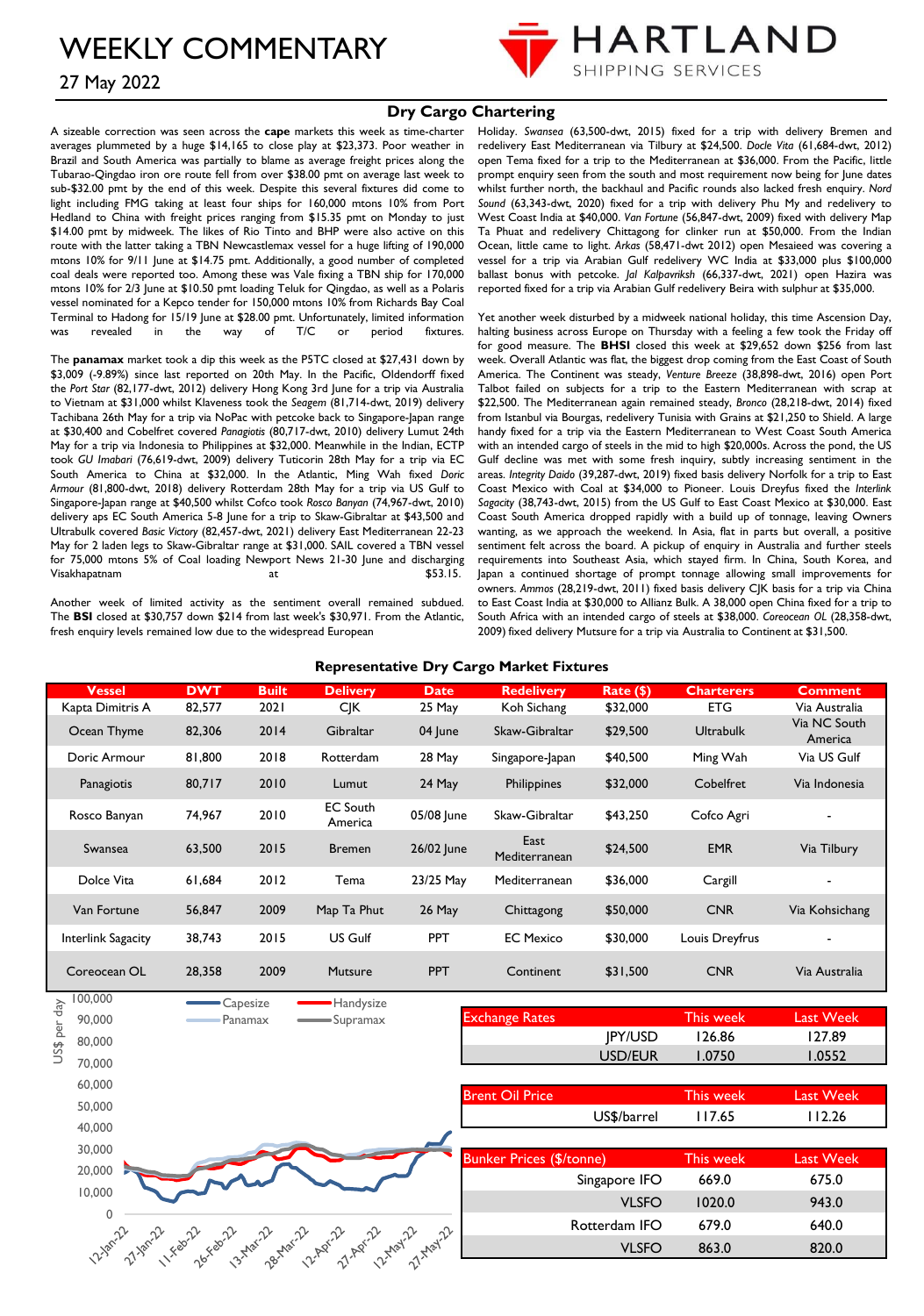

### 27 May 2022

## **Dry Bulk S&P**

length of the sales tables. This week is no exception. There continues to be a large number of transactions. Both Buyers & Sellers believe there is plenty of value to be generated at present.

A number of Japanese owned vessels formally invited offers this week taking centre stage in discussions during the week. In part because proper market Japanese controlled vessels for sale haven't been so common in recent times. Japanese owners are generally choosing to fix ships out on period rather than sell on the open market.

A recurring theme with our dry reports this year have been the Two kamsarmaxes invited offers, *Majulah Harbourfront* (81k-dwt, 2014 Tsuneishi Zhoushan) & *Capricorn Moon* (81k-dwt, 2015 Tsuneishi Cebu) both saw plenty of interest from across the globe. At the time of writing we understand *Majulah* has been committed for around 31.75m to Greek Buyers.

> Greeks are also linked to the purchase of *Pavo Bright* (61k-dwt, 2017 Shin Kurushima) for 33.75m. More or less in line with the last done.

> Despite wobbles in the paper markets, buying interest remains across the board and values continue to creep north.

| <b>Vessel</b>        | <b>DWT</b> | <b>Built</b> | Yard               | Gear            | <b>Buyer</b> | <b>Price</b> | <b>Comment</b>        |
|----------------------|------------|--------------|--------------------|-----------------|--------------|--------------|-----------------------|
| Mount Nevis          | 177,005    | 2005         | Namura             | Gearless        | Greeks       | \$20.50m     | Scrubber fitted       |
| Majulah Harbourfront | 81,922     | 2014         | Tsuneishi Zhoushan | <b>Gearless</b> | Greeks       | \$31.50m     |                       |
| Darya Kirthi         | 80,545     | 2012         | STX Offshore       | Gearless        | Greek        | \$26.10m     |                       |
| Palais               | 75,343     | 2014         | Jiangsu            | <b>Gearless</b> | Chinese      | \$22.00m     | <b>BWTS</b> fitted    |
| <b>Rosco Olive</b>   | 74,951     | 2010         | Sasebo             | Gearless        | European     | \$24.00m     | <b>BWTS</b> fitted    |
| <b>Fortune Bell</b>  | 61,397     | 2020         | Shin Kurushima     | $C$ 4x31 $T$    | undisclosed  | \$39.00m     | <b>BWTS</b> fitted    |
| Pavo Bright          | 61,281     | 2017         | Shin Kurushima     | $C$ 4x31 $T$    | Greek        | \$33.75m     |                       |
| Xin Xiang Hai        | 56,111     | 2012         | Mitsui             | $C$ 4x30 $T$    | Greek        | \$23.50m     | <b>BWTS</b> fitted    |
| Evans                | 53,507     | 2009         | Zhejiang           | $C$ 4x35T       | undisclosed  | \$16.20m     | <b>BWTS</b> fitted    |
| Crestone             | 53,406     | 2009         | Zhejiang           | $C$ 4x35T       | undisclosed  | \$16.20m     | <b>BWTS</b> fitted    |
| Cetus Star           | 33,773     | 2004         | Oshima             | $C$ 4x30T       | Chinese      | \$12.00m     | <b>BWTS</b> due 08/22 |
| Cassiopeia Star      | 32,328     | 2005         | Naikai             | $C$ 4x30T       | Turkish      | \$13.00m     | BWTS due 09/22        |
| Conception Light     | 32.256     | 2007         | Kanda Zosensho     | $C$ 4x31 $T$    | Chinese      | \$16.00m     | <b>BWTS</b> fitted    |

#### **Reported Dry Bulk Sales**